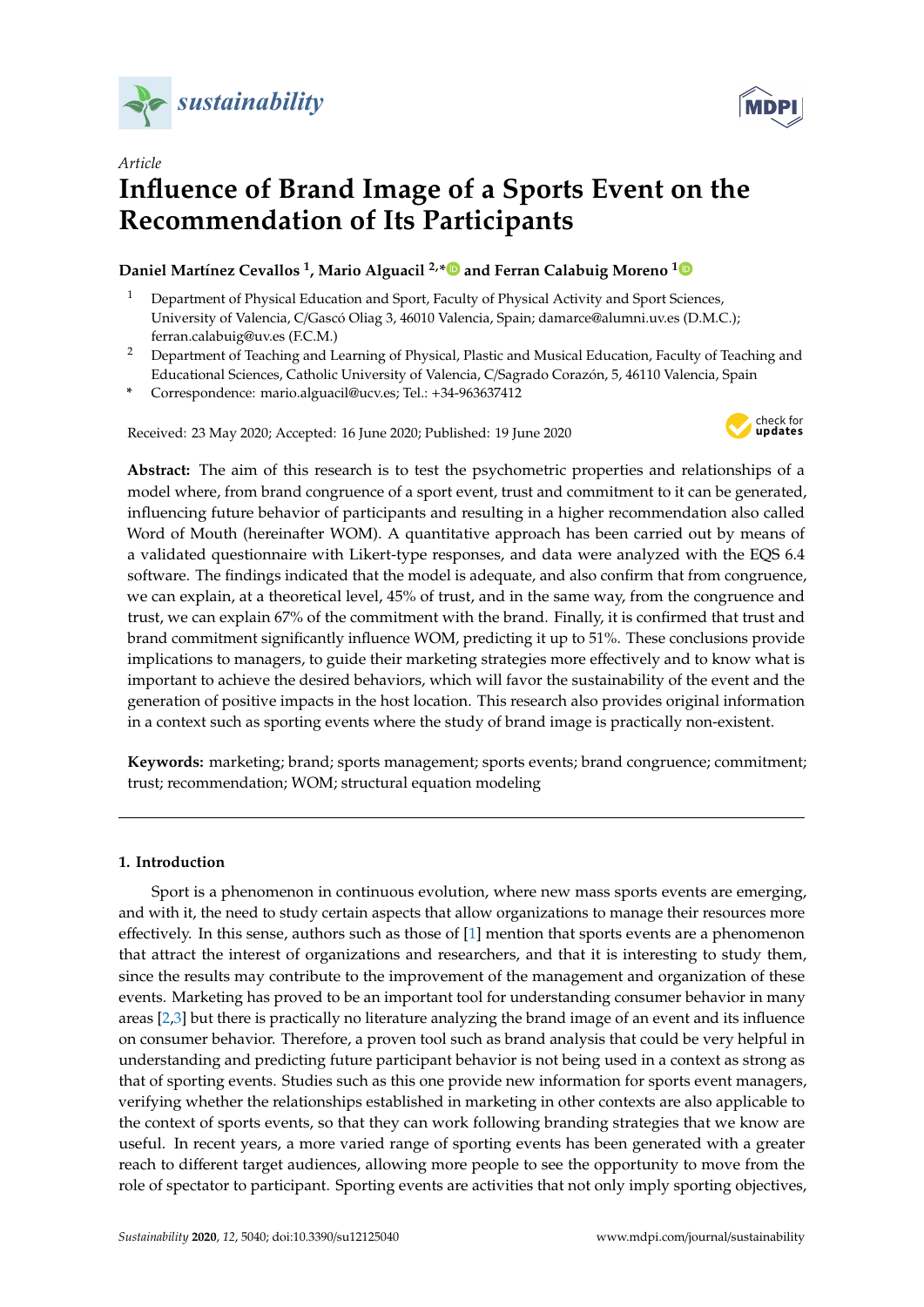but are also related to cultural and personal aspects and to the enjoyment of leisure time [\[4\]](#page-8-3) having different peculiarities to other sporting activities. Furthermore, sporting events are a source of tourism promotion and economic income [\[5\]](#page-8-4) both for the organizations and for the localities that host them with the intention of obtaining a better return on the investment made [\[6\]](#page-8-5). However, this phenomenon goes beyond tourism and the economic impact that it generates, and should also consider the social impact [\[7](#page-8-6)[–10\]](#page-9-0) and the socially responsible nature of the events [\[11\]](#page-9-1). Therefore, we have a constantly growing sector, such as sports events, which has been little analyzed from an area such as marketing, that has demonstrated the importance of understanding how we perceive brands in order to understand consumer behavior [\[12](#page-9-2)[–14\]](#page-9-3).

### **2. Literature Review**

#### *2.1. Brand Image, Brand Identity, and Corporate Brand Image or Corporate Image*

This study deals with some aspects of brand image of a product, in particular of a sports event. However, besides defining and understanding what brand image is, we must understand the differentiation with the concepts of brand identity and corporate brand image (also called corporate image) since that lack of differentiation is the one that has generated more confusion over time. When we talk about brand image, we refer to the set of meanings that consumers perceive about a brand [\[15\]](#page-9-4), which will determine its positioning [\[16](#page-9-5)[,17\]](#page-9-6) and will allow its differentiation in the competitive market, due to the associations it generates in the minds of consumers [\[18\]](#page-9-7).

On a conceptual level, everything must start from a clear brand identity, which is a different concept from the corporate brand image [\[19\]](#page-9-8). The identity has to do with how the company intends to be perceived and will be related to the vision, mission, and values of the organization [\[20\]](#page-9-9). On the other hand, the corporate image or corporate brand image will be the general impression that consumers have in their mind about a company [\[21\]](#page-9-10). Logically, we will be closer to success in brand management when there is more similarity between brand identity and corporate image, since that will mean that people think about us what we wanted to show. Following this conceptual clarification, we must distinguish between brand image and corporate brand image or corporate image.

The corporate image is related to the image of the company, while the brand image is related to the brand or brands through which it advertises and sells its products [\[22\]](#page-9-11). Despite being different concepts, the corporate brand may match with the name and visual identity of the brand image, which is common in the field of sport and contributes to this confusion. Another differentiating element is that the corporate image will be aimed at a wide range of stakeholders, both internal and external [\[23\]](#page-9-12), such as members of the organization, consumers, shareholders, media, and the general public, among others [\[24\]](#page-9-13), and taking into account more purely corporate aspects such as the company's tradition and ideology [\[25\]](#page-9-14), its ethics [\[26\]](#page-9-15), or its social responsibility [\[27\]](#page-9-16). On the other hand, brand image will be especially oriented to current and potential consumers, and linked to the numerous aspects that can be perceived of a product, and that will influence consumer behavior.

#### *2.2. Brand Congruence*

As for the congruency variable, we can say that this aspect has to do with the degree of coincidence or fit that can exist between the perception of the brand image and the user's own image [\[28](#page-9-17)[,29\]](#page-9-18). This congruence is related to the attachment to the brand [\[30\]](#page-9-19) and to the identification of the consumers [\[31\]](#page-9-20) so the higher the level of congruence that the brand achieves with the target audience, the greater the probability that the level of identification they feel with the event will increase. Along these lines, the authors of [\[32\]](#page-9-21) establish that congruence is not only beneficial for improving user identification, but will also improve loyalty as a product of these influences. This idea is also supported by [\[33\]](#page-9-22) who indicate that when a brand is consistent with the consumer's image, that consumer will have more satisfaction with the purchase, which will result in an improvement of future intentions. Similarly, when a user has good levels of congruence and feels more identified with the brand, he will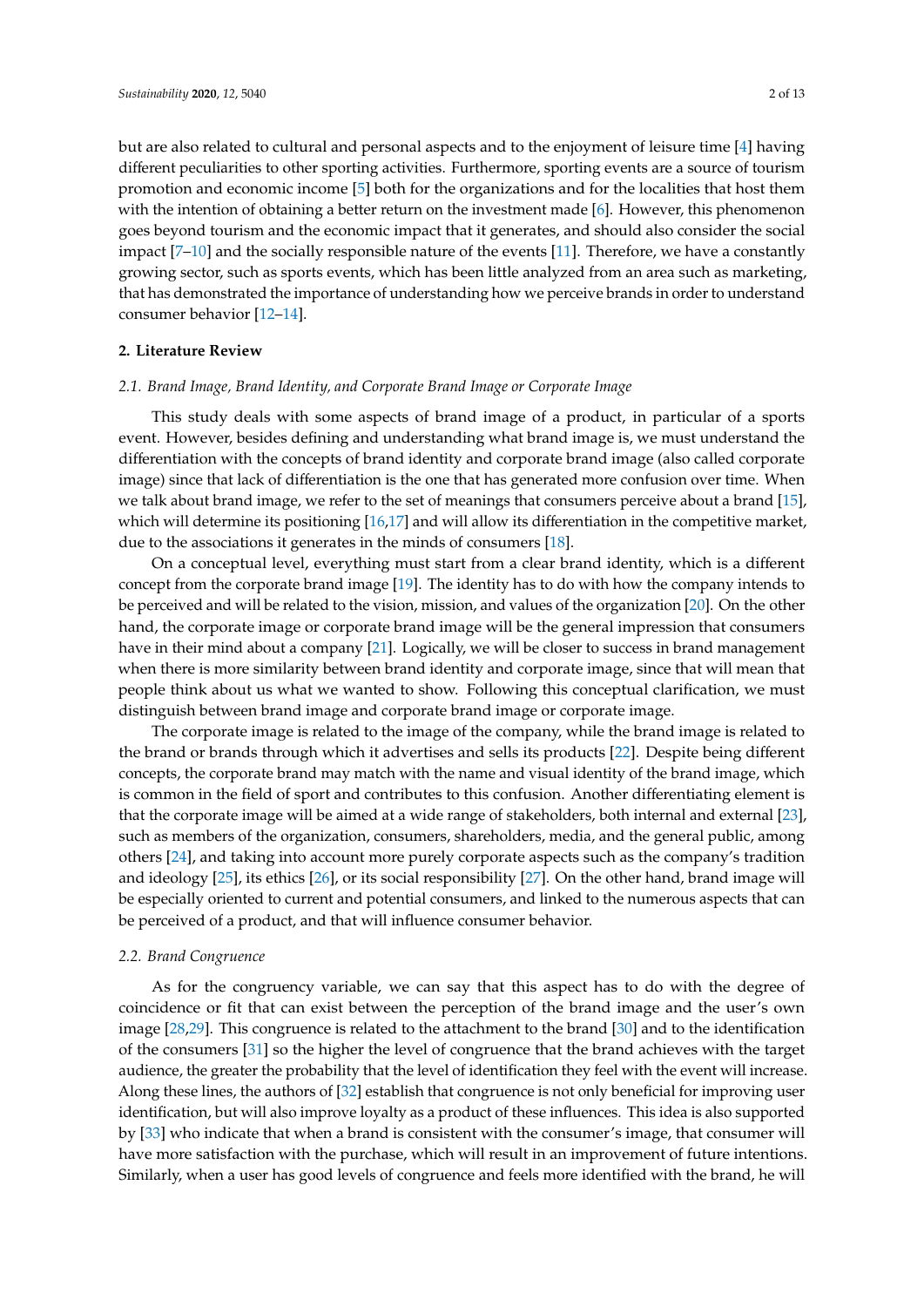tend to be more loyal [\[34\]](#page-10-0). In the field of marketing, it is assumed that users are inclined to those brands that resemble us, in order to express our own identity or image [\[35\]](#page-10-1), so brands must focus on their target to be more similar to them and get better levels of loyalty. In the study conducted by the authors of [\[36\]](#page-10-2), the congruence between the different brand associations is studied, interpreting that if there is congruence between the brand associations, the attitudes produced will be positive, which would generate an increase in purchase intentions. Therefore, it is essential to manage the brand of the event by making an analysis of the target population, in order to be congruent with it and allow current and potential users to store product information [\[37\]](#page-10-3) as well as to develop other elements of the brand that may be interesting for their future behaviors. Congruence has been shown to be an influential element in both generating trust [\[38,](#page-10-4)[39\]](#page-10-5) as well as generating commitment [\[40\]](#page-10-6), which serves as a basis for proposing H1 and H2.

### **Hypothesis 1.** *Congruence significantly influences brand trust.*

**Hypothesis 2.** *Brand congruence significantly predicts brand commitment.*

#### *2.3. Brand Trust*

The concept of brand trust, as well as other variables such as commitment, are born from relationship marketing, in its attempt to investigate appropriate strategies for customer loyalty [\[41\]](#page-10-7). This trust is related to the feeling that consumers perceive, which leads them to think that the brand, faced with a hypothetical problem that might arise, will try to solve it in the best way [\[42\]](#page-10-8). Therefore, in a way, this concept alludes to a feeling of security when interacting with the brand [\[43\]](#page-10-9) so that trust will reduce the uncertainty that the user may perceive [\[44\]](#page-10-10). Authors such as [\[45\]](#page-10-11) point out that, in addition to the actions we take, user experiences with other people or organizations will be important in generating trust. Within sports management, and in particular, the analysis of brand image, trust is one of the factors that is gaining special relevance [\[46](#page-10-12)[,47\]](#page-10-13). This need to investigate variables such as brand trust is also an aspect to be improved in the field of sports events, in order to know to what extent it could serve for the prediction of variables such as loyalty to the event [\[48\]](#page-10-14) and its recommendation, aspects that are already being analyzed in the field of sports services [\[49\]](#page-10-15). Therefore, given the benefits of knowing how trust-related processes work, and in accordance with the proposals of [\[50\]](#page-10-16), research on brand trust should be a priority, so that managers can have relevant information when carrying out their strategies. This brand trust is an element that favors the generation of commitment to the brand [\[51\]](#page-10-17) and also allows future intentions to improve both at a loyalty level, directly [\[52,](#page-10-18)[53\]](#page-10-19) or through the improvement of attitudes [\[49\]](#page-10-15) as well as word of mouth [\[54\]](#page-10-20); therefore, H3 and H4 are proposed.

**Hypothesis 3.** *Brand trust predicts user commitment to the brand.*

**Hypothesis 4.** *Brand trust has a significant influence on recommendation.*

#### *2.4. Brand Commitment*

Commitment to a brand is understood as the desire to maintain a long-term relationship with it [\[55\]](#page-10-21). In this sense, the authors of [\[56\]](#page-10-22) establish the existence of two types of commitment. On the one hand, we find a commitment that is calculated and understood as the need to maintain the relationship and outline strategies to do so, while, on the other hand, we find a more affective commitment, related to emotional motives linked to that relationship with the brand. There are studies that propose a perspective of exchange, which would include, for instance, stable relationships with partners; that is, sacrificing something in the short term in order to have a relationship that can lead to a stable relationship [\[57\]](#page-10-23). This is because these exchange actions give the client trust that both the functional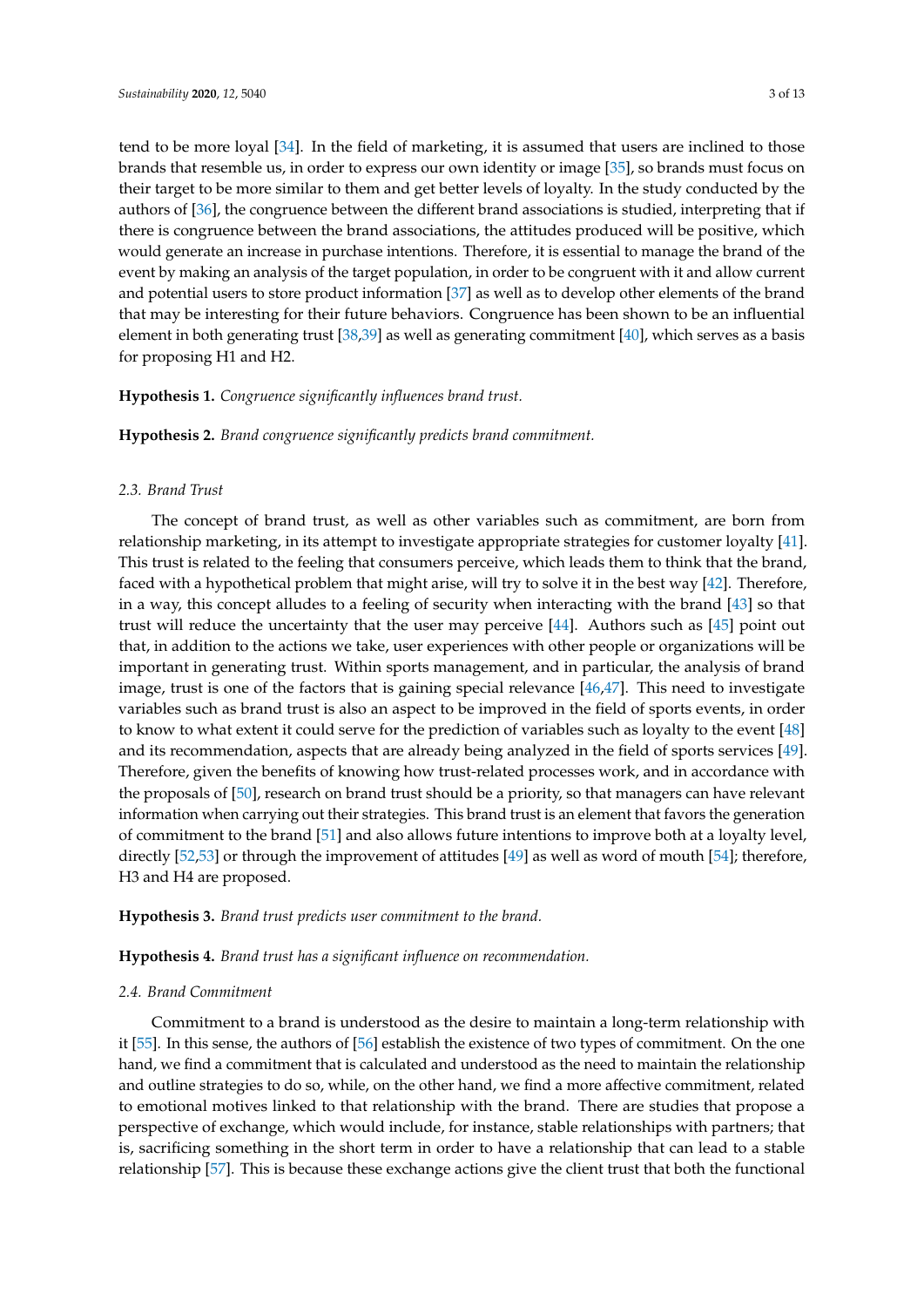and affective benefits are much greater than the possible benefits of ending that relationship [\[56\]](#page-10-22). Therefore, emotional engagement is adapted to the figure of the client, in a sense of sympathy, where it meets other aspects such as identification and emotional attachment to the brand [\[58\]](#page-10-24). In this sense, it should be noted that a strong motivation should be generated to work on the emotional attachment and maintain the relationship, which will encourage consumers' commitment to the brand and their willingness to make sacrifices to obtain it  $[59]$ . In addition to these influences, commitment to the brand will decisively influence users' future intentions, improving the recommendation [\[60\]](#page-11-1), which  $\,$ allow us to propose hypothesis 5:

**Hypothesis 5.** *User's commitment to the brand significantly influences their recommendation of the event.*

#### *2.5. WOM*  $NOM$

As for the recommendation or word of mouth, studies such as that of [\[61\]](#page-11-2) detail that this aspect In term were communicated in the term work of model, statute statute and the term which managers and researchers. The term WOM refers to an informal communication to evaluate a good or service [\[62\]](#page-11-3) that arises from a successful or unsatisfactory experience with a brand [\[63\]](#page-11-4). This recommendation has been shown a successful or unsatisfactory experience with a brand [63]. This recommendation has been shown to be an influential element in consumer behavior [\[64\]](#page-11-5) since, for example, the fact that a consumer receives positive recommendations of a product allows him/her to create a positive expectation of the quality of that product [\[65\]](#page-11-6). Furthermore, this recommendation has been studied together with other<br>and the satisfaction and lots far outlet and lots find studies such as the such field studies such that the st variables, drawing conclusions such as the credibility perceived by the user [\[66\]](#page-11-7) and the satisfaction variables, and might concreasions seen as the creationly perceived by the aser [60] and the salisfaction and loyalty [\[67\]](#page-11-8) that favor such recommendation. We also find studies such as the study [\[68\]](#page-11-9) where the antecedents and moderators of the recommendation are analyzed, finding that aspects such as the antecedents and moderators of the recommendation are analyzed, finding that aspects such as compromise, which is also analyzed in this study, are key. In the context of sporting events, satisfaction compromise, which is also analyzed in this study, are key. In the context of sporting events, satisfaction has been shown to be a significant predictor of future intentions to attend the event again [\[69–](#page-11-10)[71\]](#page-11-11). the been shown to be a significant predictor of rature intendents to attend the event again [69,41].<br>Finally, regarding the analysis of brand image in relation to recommendation, there are studies that have analyzed the relationships that are established between variables such as perceived quality, credibility, and attitudes, as a background for loyalty that is a clear predictor of brand recommendation [\[72\]](#page-11-12). from a successful or understand the successing from anonon from bout management accountment.  $\alpha$  consumer recommendations of a product and  $\alpha$  product allows himing  $\alpha$  product allows himing  $\alpha$  positive and  $\alpha$  positive and  $\alpha$  positive and  $\alpha$  positive and  $\alpha$  positive and  $\alpha$  positive and  $\alpha$  positiv  $\frac{1}{2}$  to gether variables, drawing conclusions such as the credibility perceived by the user  $\frac{1}{2}$  ( $\frac{1}{2}$ )  $\frac{1}{2}$  ( $\frac{1}{2}$ )  $\frac{1}{2}$ )  $\frac{1}{2}$  ( $\frac{1}{2}$ )  $\frac{1}{2}$ )  $\frac{1}{2}$  ( $\frac{1}{2}$ )  $\frac{1}{2}$ )  $\frac$ the event again for the event and the set of the analysis of the analysis of brand in relation to recommendation, percept quality in the attachment of credibility, and a background for low low low low low low low low that is

# *2.6. Structural Model and Hypothesis 2.6. Structural Model and Hypothesis*

Therefore, the general objective of this study is to test a structural equation model that, in addition Therefore, the general objective of this study is to test a structural equation model that, in to meeting the reliability, validity, and adjustment criteria required by this methodology, shows its ability to predict the intentions of its participants to recommend a sports event (see Figure [1\)](#page-3-0). This model proposes five hypotheses that constitute the specific objectives of the research. On the one hand, it is intended to test whether the relationships established between congruence, trust, and commitment show a significant influence, constituting an antecedent to subsequently see whether trust and commitment are capable of significantly predicting the recommendation of the event, and if so, to what extent.

<span id="page-3-0"></span>

**Figure 1.** Structural model and hypothesis. **Figure 1.** Structural model and hypothesis.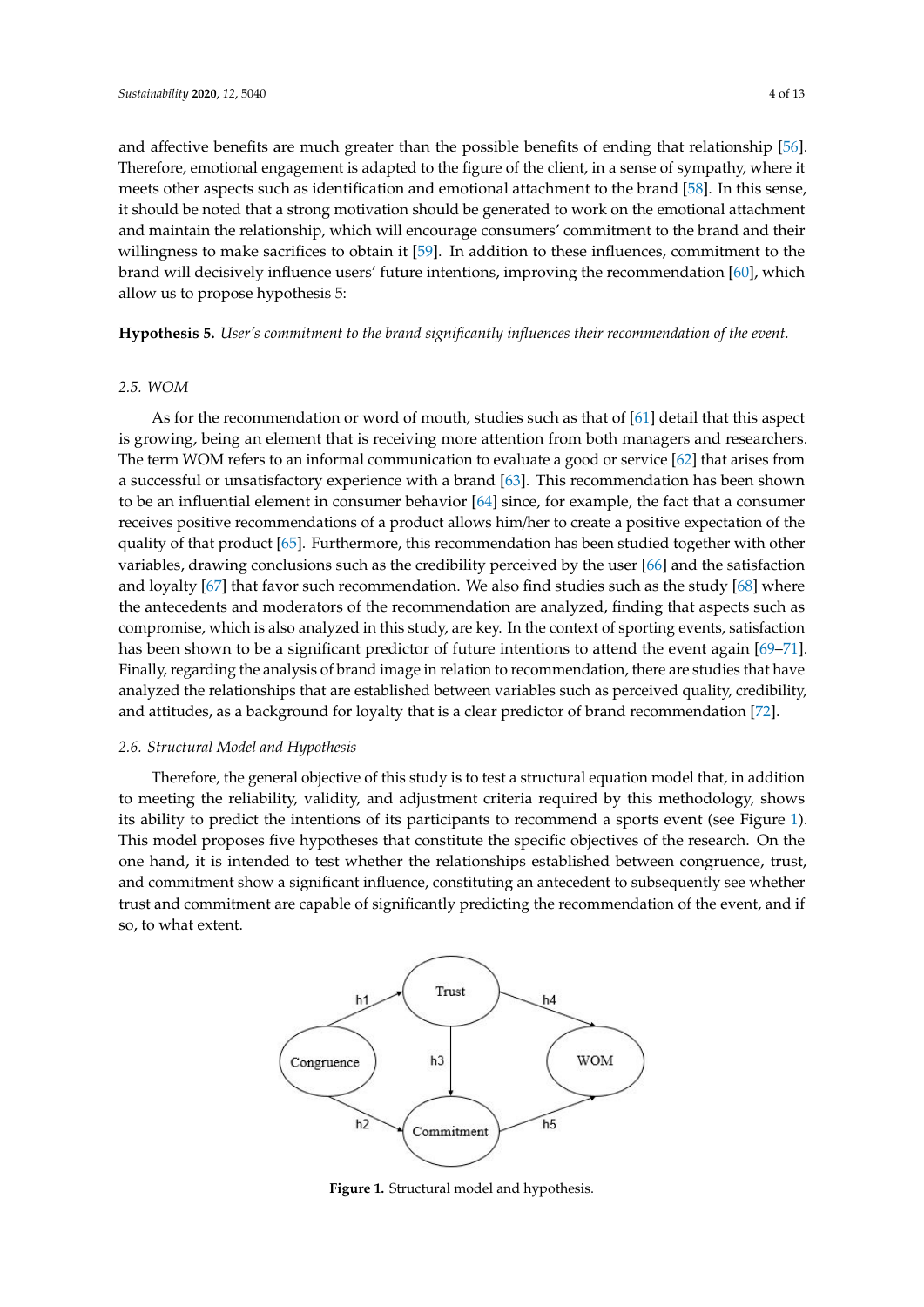### **3. Methodology**

#### *3.1. Sample*

In order to achieve the objective of the study, quantitative research was carried out by means of a questionnaire that was administered to the finalist participants in the International Marathon of Pacasmayo-Peru, obtaining 240 answers from a total of 500 participants, out of which 195 were finally valid. Of the total sample, 63.6% were men ( $n = 124$ ) and 36.4% were women ( $n = 71$ ), aged between 18 and 65. In terms of age range, the majority of participants were between 31 and 45 years old, with 50% of the total, followed by 28% who were 30 years old or younger, and 22% who were over 46 years old, with an average age of participants of 38 years old. Regarding the employment situation of the participants, 168 had an employment relationship, representing 86.08%, followed by 18 participants who were students (9.28%), and finally 5 (2.58%) and 4 (2.06%) were unemployed and retired, respectively. Likewise, 167 of the participants had a university education, representing 86%, and 28 of them (14%) had a secondary education.

### *3.2. Instrument*

For the data collection, a structured questionnaire was used, which was created online using the LimeSurvey software, so that the organizers could send an email to each of the participants of the event and they could respond to the survey online. In the questionnaire, we found three differentiated areas: The first two areas referred to their participation in popular races and their sports habits, while the third one was oriented to the collection of information about the socio-demographic aspects. As for the scales of measurement, validated scales existing in the scientific literature were used, which were adapted for the present study (see Table [1\)](#page-4-0). More specifically, for the measurement of the recommendation, we used the one-dimensional scale of [\[73\]](#page-11-13) consisting of 3 items, while for the study of congruence we used the scale of [\[74\]](#page-11-14), consisting of a total of 4 items. On the other hand, in order to assess the commitment, both [\[75\]](#page-11-15) and [\[76\]](#page-11-16) scales were used, extracting 3 items and 2 items, respectively. Finally, for the collection of the information referring to trust, the items that formed it were extracted from [\[77,](#page-11-17)[78\]](#page-11-18), with a total of 2 items, 1 from each author. In all cases, the scales had a 5-point Likert answer option, where 1 indicated totally disagreeing with the statement and 5 indicated totally agreeing.

<span id="page-4-0"></span>

| <b>Scale</b> | Code            | <b>Item</b>                                                                    |  |  |
|--------------|-----------------|--------------------------------------------------------------------------------|--|--|
| Congruence   | CG <sub>1</sub> | The image of this brand is consistent with my own self-image.                  |  |  |
|              | CG2             | Participating in this race reflects who I am.                                  |  |  |
|              | CG <sub>3</sub> | People similar to me participate in this race.                                 |  |  |
|              | CG4             | The kind of person who participate in this race is very much like me.          |  |  |
| Trust        | BT <sub>1</sub> | The organizers really take care of my needs as a customer.                     |  |  |
|              | BT <sub>2</sub> | I trust completely the organization.                                           |  |  |
|              | BT3             | I feel that I completely trust this event.                                     |  |  |
| Commitment   | CM <sub>1</sub> | I feel emotionally attached to this race.                                      |  |  |
|              | CM2             | This race has a great deal of personal meaning for me.                         |  |  |
|              | CM3             | I feel a strong sense of identification with this race.                        |  |  |
|              | CM4             | My relationship with this event is important for me.                           |  |  |
|              | CM <sub>5</sub> | If this race were no longer to exist, this would be a significant loss for me. |  |  |
| <b>WOM</b>   | W1              | I will say positive things about this race to other people.                    |  |  |
|              | W <sub>2</sub>  | I will recommend this race to someone who seeks your advice.                   |  |  |
|              | W <sub>2</sub>  | I will encourage friends and relatives to participate in this race.            |  |  |

**Table 1.** Instrument.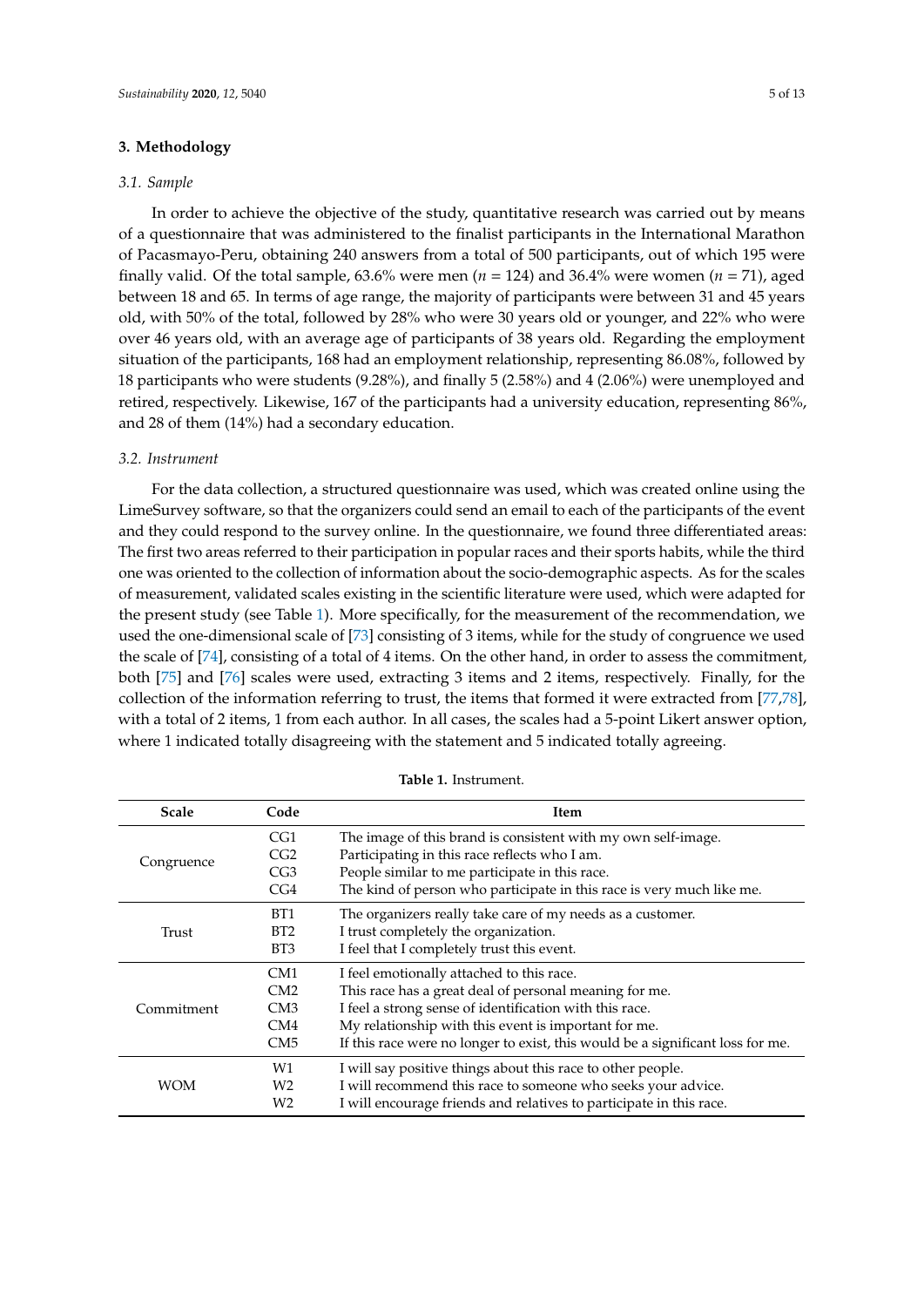#### *3.3. Statistical Analysis*

The information collected through the questionnaire was analyzed by means of the structural equation modelling statistical program EQS, in its version 6.4. Firstly, the measurement model was analyzed by means of a confirmatory factor analysis, to check that the factors making up this model met the reliability and validity criteria recommended in the literature. Then, the analysis of the structural model was carried out to check whether and to what extent the proposed relationships were significant, in order to know to what extent the proposed model is capable of predicting the variables of interest.

#### **4. Analysis of Results**

#### *4.1. Measurement Model*

To create the measurement model, a confirmatory factor analysis was carried out. The fitting of the model (S-B $\chi$ 2 = 139.01;  $\chi$ 2 = 260.43; gl = 71;  $\chi$ 2/gl = 3.67; Normed Fit Index (NFI) = 0.91; Non-Normed Fit Index (NNFI) = 0.94; Comparative Fit Index (CFI) = 0.95; Bollen's Fit Index (IFI) = 0.96) is adequate with fit indexes above the 0.90 criterion [\[79\]](#page-11-19) and with a Root Mean Square Error of Approximation (RMSEA) value of 0.07, falling below 0.08 [\[80\]](#page-11-20). Regarding the reliability of the constructs that form the model (see Table [2\)](#page-5-0), congruence (FC =  $0.89$ ; AVE =  $0.68$ ), trust (FC =  $0.93$ ; AVE =  $0.86$ ), commitment  $(FC = 0.96; AVE = 0.84)$  and WOM  $(FC = 0.92; AVE = 0.79)$  obtain satisfactory results, with composite reliability values above 0.70 [\[81\]](#page-11-21) and Average Variance Extracted (AVE) values above 0.50 [\[82\]](#page-11-22). As for convergent validity, positive results were also obtained, since the loads of the items were higher than 0.60 [\[81\]](#page-11-21), with significant T values in all cases, ranging from 10.59 to 26.20 and, therefore, exceeding the criterion of 1.96 established by [\[83\]](#page-12-0).

<span id="page-5-0"></span>**Construct Item** β **R 2 CR AVE** Construct Item  $\beta$  **R**<sup>2</sup> **<sup>2</sup> CR AVE** Congruence  $\begin{array}{cccc} 1 & 0.80 & 0.64 \\ 2 & 0.87 & 0.75 \end{array}$ 2 0.67 0.10 0.89 0.68 Commitment 9 0.96 0.92 7 0.87 0.76<br>8 0.93 0.86 0.96 0.84 2 0.87 0.75 a.g. a.g. 8 0.93 0.86 4 0.80 0.64 10 0.91 0.83 11 0.72 0.52 Trust 5 0.92 0.85 0.93 0.86 WOM  $\begin{array}{ccc} 12 & \quad & 0.90 & \quad & 0.81 \\ 13 & \quad & 0.94 & \quad & 0.88 \end{array}$ 6 0.93 0.87 13 0.94 0.88 0.92 0.79 14 0.82 0.67

**Table 2.** Reliability and convergent validity.

Note: β: standardized beta coefficient; CR: Composite Reliability; AVE: Average variance extracted.

Regarding discriminant validity (see Table [3\)](#page-5-1), the values of the square root of AVE were higher than the values of the correlations between the different factors [\[82\]](#page-11-22). Furthermore, we also see that no correlation value between the different factors exceeds the 0.85 criterion [\[84\]](#page-12-1). For these reasons, we can assure that there is an adequate discriminant validity.

**Table 3.** Discriminant validity.

<span id="page-5-1"></span>

|                 | Congruence (F1) | Trust (F2) | Commitment (F3) | $WOM$ (F4) |
|-----------------|-----------------|------------|-----------------|------------|
| Congruence (F1) | 0.82            |            |                 |            |
| Trust $(F2)$    | 0.67            | 0.93       |                 |            |
| Commitment (F3) | 0.77            | 0.72       | 0.92            |            |
| $WOM$ (F4)      | 0.64            | 0.64       | 0.67            | 0.89       |

Note: the diagonal shows the values of the square root of the average variance extracted (AVE).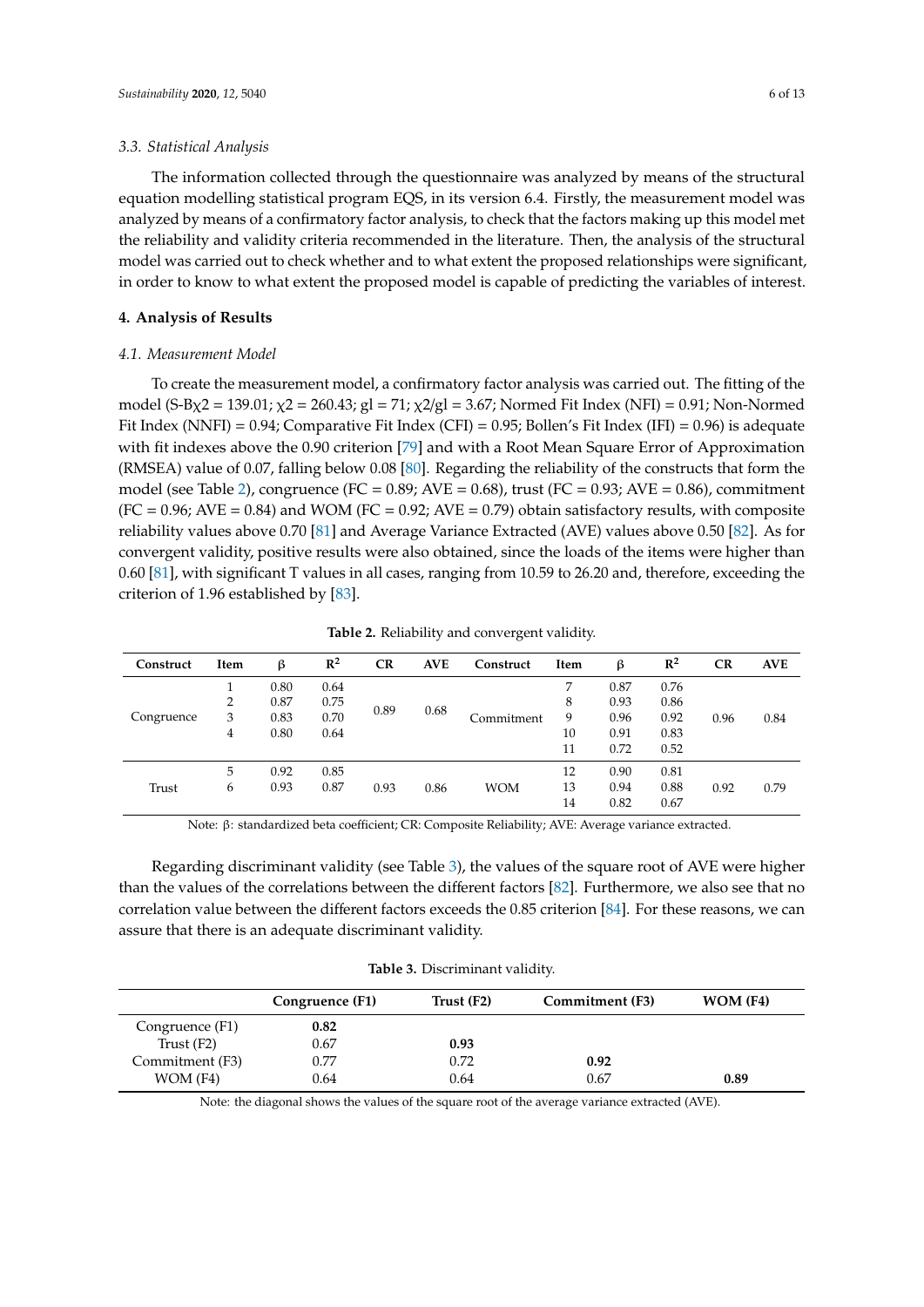## *4.2. Structural Model 4.2. Structural Model*

As for the structural model, it was made up of four factors (see Figure 2). The first was congruence As for the structural model, it was made up of four factors (s[ee](#page-6-0) Figure 2). The first was (F1), followed by trust (F2), commitment (F3), and WOM (F4). The set of hypotheses arises from the different relationships between these variables. These hypotheses establish that congruence (F1) significantly influenced trust (F2) (H1), while congruence (F1) also influenced commitment (F3) (H2). On the other hand, we see that trust (F2) had a significant influence on commitment (F3) (H3), as well as on recommendation (F4) (H4). Finally, we see that commitment to the brand (F3) significantly affected the recommendation (F4) (H5). In order to check whether the model was appropriate and, et the criteria established, its fit values were analyzed (S-Bχ2 = 142.49; χ2 = 265.78; gl = 72; χ2/gl = 3.69; NFI = 0.91; NNFI = 0.94; CFI = 0.95; CFI = 0.95; IFI = 0.95) showing indices above 0.90 [\[79\]](#page-11-19) and a<br>RMSEA value of 0.07 [80]. RMSEA value of 0.07 [80].

<span id="page-6-0"></span>

**Figure 2.** Causal relationship model. **Figure 2.** Causal relationship model. Note: \* Significant value.

So we can say that congruence had a significant influence on trust (β = 0.67, T = 10.40) and on commitment ( $\beta = 0.51$ , T = 5.50), and trust was also shown to have a significant influence on commitment (β = 0.38, T = 4.93). Finally, both trust (β = 0.34, T = 2.74) and commitment (β = 0.43,  $T = 4.05$ ) were found to have a significant influence on the WOM. As for the model's explanatory and predictive capacity, we see how congruence was able to explain 45% of the variance of trust, and that congruence, together with such trust, explained up to 67% of brand commitment. Finally, we see how trust and commitment were able to explain up to 51% of WOM variance. As for the relationships proposed in the structural model, all of them were significant (see Table [4\)](#page-6-1),

| Table 4. Results of the hypotheses. |  |
|-------------------------------------|--|
|-------------------------------------|--|

<span id="page-6-1"></span>

| <b>Hypotheses</b>                             | Standardized Coefficients $\beta$                                                                                                                                                                                                                                                                                                                                               | T Value  | Result    |
|-----------------------------------------------|---------------------------------------------------------------------------------------------------------------------------------------------------------------------------------------------------------------------------------------------------------------------------------------------------------------------------------------------------------------------------------|----------|-----------|
| H1. Congruence $\rightarrow$ Trust            | 0.67                                                                                                                                                                                                                                                                                                                                                                            | $10.40*$ | Supported |
| H2. Congruence $\rightarrow$ Commitment       | 0.51                                                                                                                                                                                                                                                                                                                                                                            | $5.50*$  | Supported |
| H3. Trust $\rightarrow$ Commitment            | 0.38                                                                                                                                                                                                                                                                                                                                                                            | $4.93*$  | Supported |
| $H4.$ Trust $\rightarrow$ WOM                 | 0.34                                                                                                                                                                                                                                                                                                                                                                            | $2.74*$  | Supported |
| H <sub>5</sub> . Commitment $\rightarrow$ WOM | 0.43                                                                                                                                                                                                                                                                                                                                                                            | $4.05*$  | Supported |
|                                               | $\mathbf{r}$ $\mathbf{r}$ $\mathbf{r}$ $\mathbf{r}$ $\mathbf{r}$ $\mathbf{r}$ $\mathbf{r}$ $\mathbf{r}$ $\mathbf{r}$ $\mathbf{r}$ $\mathbf{r}$ $\mathbf{r}$ $\mathbf{r}$ $\mathbf{r}$ $\mathbf{r}$ $\mathbf{r}$ $\mathbf{r}$ $\mathbf{r}$ $\mathbf{r}$ $\mathbf{r}$ $\mathbf{r}$ $\mathbf{r}$ $\mathbf{r}$ $\mathbf{r}$ $\mathbf{$<br>$\sim$ $\sim$ $\sim$ $\sim$ $\sim$ $\sim$ |          |           |

Note: \* Significant value of T-Statistic.

#### $$ **5. Discussion**

The study of brand image and its relationship with consumer behavior is an aspect little studied in the literature related to sports events. Therefore, this research contributes to increase the literature<br>
in the literature and confirming that they are also relevant in the field of sports. Despite the fact that literature is scarce, we can find some studies, such as the one carried out by [\[85\]](#page-12-2), in which the brand associations of sporting events were analyzed in order to better understand why consumers were involved in them. in this sense, testing relationships between variables that have been contrasted in other contexts,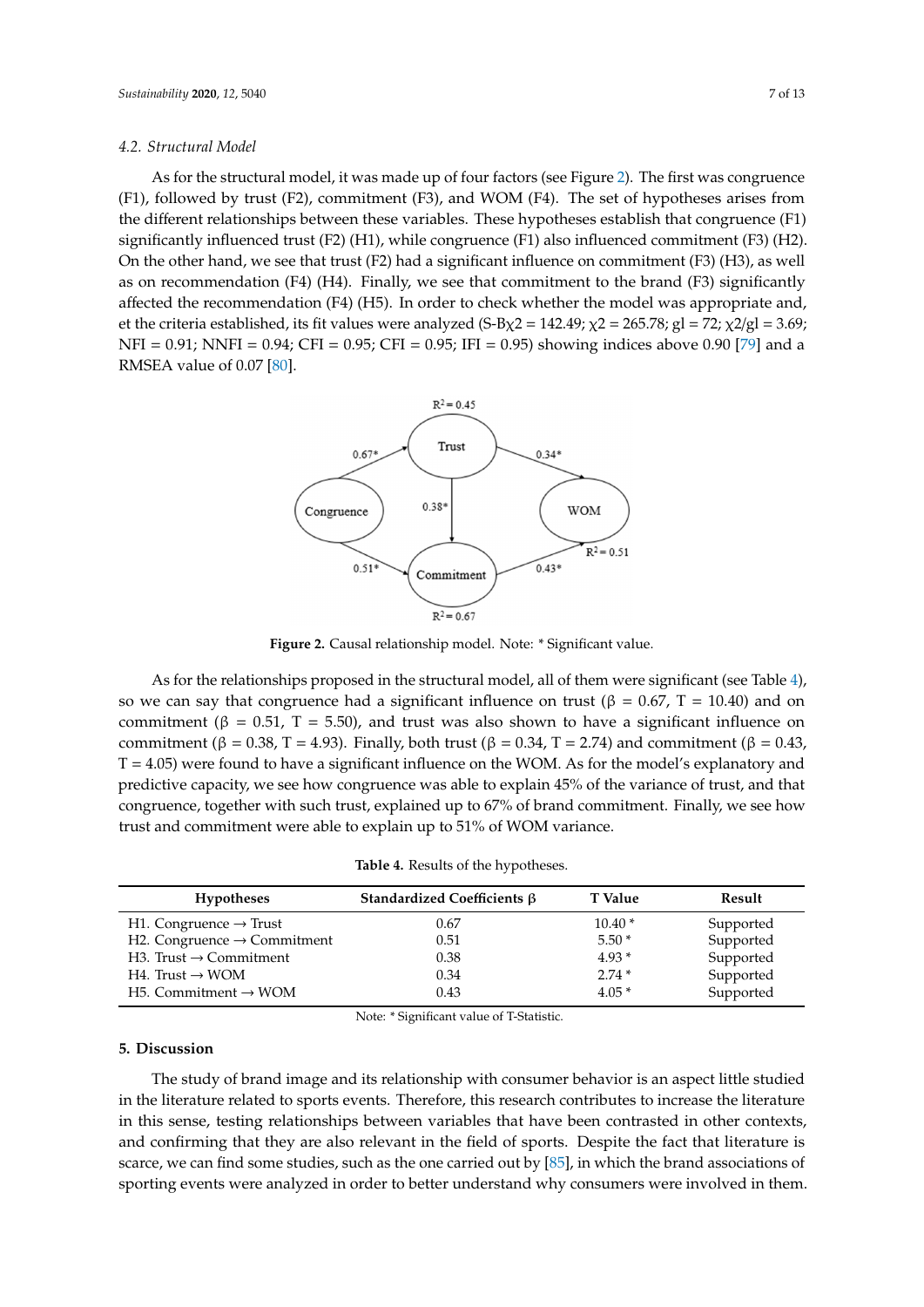In this sense, and due to the great technological evolution of recent years, the study of brand image and sports events has also been oriented, as in other areas, to the virtual environment. Therefore, the study of online strategies related to sports events [\[86\]](#page-12-3) as well as the role of social media in the sports context [\[87–](#page-12-4)[90\]](#page-12-5) has become important. Regarding the confirmation of congruence as a starting point for the improvement of other aspects of the brand, there are publications that are consistent with this research, indicating that such congruence is an element that has an impact on aspects such as satisfaction or emotional commitment, as well as with brand trust and loyalty that consumers can develop towards it [\[38,](#page-10-4)[91](#page-12-6)[–94\]](#page-12-7). Congruence is a good starting point because it is one of the variables that can be managed from brand strategies, targeting advertising and brand actions to fit the target audience. In studies related to sports facilities, we find examples of studies that have analyzed the relationship between trust and commitment [\[95\]](#page-12-8), understanding that the generation of higher levels of commitment will have a mediating effect for the achievement of better levels of loyalty [\[96\]](#page-12-9). On the other hand, if we focus on the effect of these variables on consumers' future intentions, we find contributions in which they analyze perceptions and repurchase intentions, verifying that variables such as congruence or trust significantly influence repurchase intentions, both directly and indirectly [\[39,](#page-10-5)[97\]](#page-12-10). These aspects are consistent with what was observed in this study, so the results suggest that the relationships that have been studied and confirmed in marketing in other areas, where the study of consumer perceptions and behavior is more widespread, are also transferred to the sports context and, more specifically, to the case of sporting events. Therefore, this research is a contribution that helps to fill this gap in the study of brand in sporting events, establishing the basis for the relationships between brand variables and consumer behavior in this sporting context.

#### **6. Conclusions**

This study provides original information, since the study of brand image is very scarce in the context of sports in general and in sports events in particular. This research shows that the proposed model is suitable for measuring and relating the variables of interest, and also confirms the relationship between brand image and the prediction of consumer behavior, so that it can be used to establish a basis for demonstrating that the relationships that have been studied in other contexts are also applicable to the context of sporting events. The conclusions of the study are, firstly, that the results obtained allow us to confirm that the model proposed is valid and reliable for the measurement of the different variables and relationships. Furthermore, this model has shown that the proposed relationships have a significant influence, and that the model as a whole has a predictive capacity that allows it to explain the variance of the variables of interest by more than 45% in all cases. Regarding the relationships established between the different variables, we can confirm that the congruence with the event's brand has a significant influence on the trust that the users generate towards this brand, in the same way that this congruence together with trust are able to significantly predict the commitment that the participants will have with the event's brand. Finally, it has been proven that brand trust and commitment to the brand are variables that significantly explain the recommendation of the event by the participants. Therefore, event organizers must properly analyze the profile of their potential customers, as well as their needs and preferences, in order to guide marketing strategies so that the brand is as similar as possible to them, representing their interests and values, which will make them confident and committed to it, having more positive behaviors.

#### *6.1. Managerial Implications*

This type of research, which analyzes brand image in the context of sporting events, provides new and relevant information to sports managers, so that they can better understand how brand image variables are related and to what extent these relationships are influential in the consumer behavior of their product, in this case sporting events. This allows us to understand participants' behaviors as consumers and predict their future behaviors so we can better understand how to improve variables that are key to the success and sustainability of the event. Therefore, evidence is provided so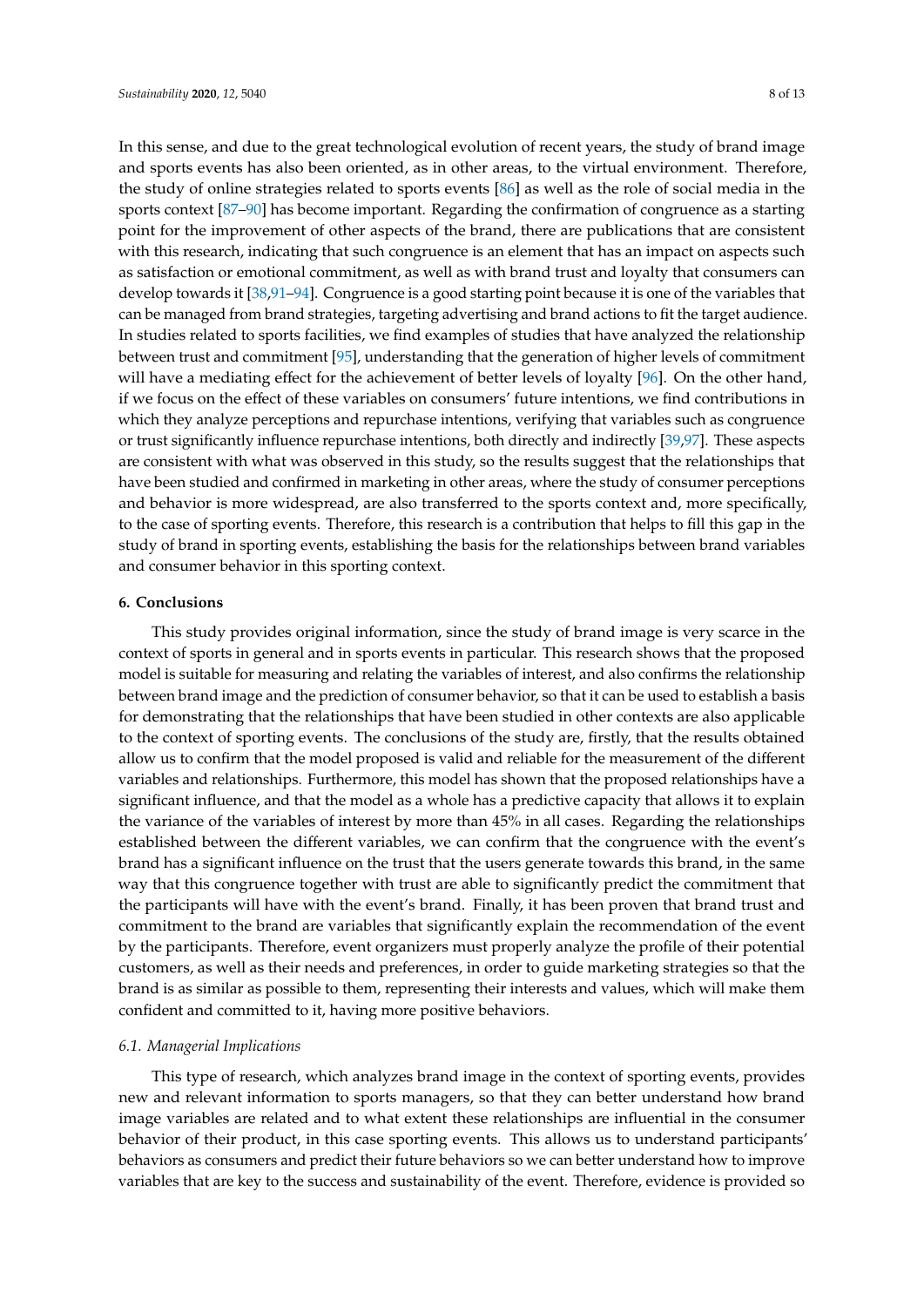that managers have greater elements of assessment, and this allows them to carry out more effective strategies, with the intention of improving the recommendation of their event.

### *6.2. Practical*/*Social Implications*

Understanding how the brand is perceived and how these perceptions influence participants' behavior is not only important for managers, but also for participants, since this greater knowledge on the part of the organizers allows them to orient the brand and the event so that it better coincides with their needs and preferences, so that participants will receive a better and much more adapted service. Moreover, improving the sustainability of sporting events also benefits the participants, who have a more varied offer to participate in them as well as for the host cities, since the celebration of these sporting events generates both an economic and a social impact in the area.

### *6.3. Limitations and Future Lines of Research*

As for the limitations of the study, two main ones can be cited: On the one hand, we found the response rate, since, although the number of participants was sufficient and representative to carry out a study such as the one presented here, the intention was to obtain a larger sample. In this sense, despite the fact that incentives had been considered for those persons who were part of the study, the link to access the online survey had to be resent on several occasions in order to collect the final sample, perhaps influenced by the time of data collection since once the event is over it is more complicated to contact the participants and its result can affect the willingness to collaborate. On the other hand, the data correspond to a specific event, so it would be interesting to collect information from other similar events and also from other disciplines and locations, not only of country or city, but also about the type of event and the characteristics of the area (rural, coastal, metropolitan). This would allow to find out if the proposed relations are also fulfilled under those different conditions. Future research could include the above-mentioned aspects in order to solve the limitations and extract more generalizable results.

**Author Contributions:** Conceptualization, D.M.C., M.A., and F.C.M.; Methodology, D.M.C., M.A., and F.C.M.; Software and formal analysis M.A.; Resources, D.M.C. and F.C.M.; writing—original draft preparation, D.M.C. and M.A.; writing—review and editing, F.C.M. Supervision, F.C.M.; project administration, F.C.M. All authors have read and agreed to the published version of the manuscript.

**Funding:** This research received no external funding.

**Acknowledgments:** We would like to thank the organizers of the Pacasmayo-Peru International Marathon event for their willingness and help in coordinating data collection for this research.

**Conflicts of Interest:** The authors declare no conflict of interest.

### **References**

- <span id="page-8-0"></span>1. Parra-Camacho, D.; Aguado-Berenguer, S.; Núñez-Pomar, J.M. Costs of holding a sporting event: The host community perception. *J. Sports Econ. Manag.* **2015**, *5*, 17–36.
- <span id="page-8-1"></span>2. Burmann, C.; Schaefer, K.; Maloney, P. Industry image: Its impact on the brand image of potential employees. *J. Brand Manag.* **2008**, *15*, 157–176. [\[CrossRef\]](http://dx.doi.org/10.1057/palgrave.bm.2550112)
- <span id="page-8-2"></span>3. De Mooij, M. *Consumer Behavior and Culture: Consequences for Global Marketing and Advertising*; SAGE Publications Limited: London, UK, 2019.
- <span id="page-8-3"></span>4. Shone, A.; Parry, B. *Successful Event Management: A Practical Handbook*; Continuum: London, UK, 2001.
- <span id="page-8-4"></span>5. Gonzalez-Garcia, R.J.; Añó, V.; Parra-Camacho, D.; Calabuig, F. Perception of residents about the impact of sports tourism on the community: Analysis and scale-validation. *J. Phys. Educ. Sport* **2018**, *18*, 149–156.
- <span id="page-8-5"></span>6. Barajas, A.; Coates, D.; Sánchez-Fernández, P. Beyond retrospective assessment. Sport event economic impact studies as a management tool for informing event organization. *Eur. Res. Manag. Bus. Econ.* **2016**, *22*, 124–130. [\[CrossRef\]](http://dx.doi.org/10.1016/j.iedee.2015.05.001)
- <span id="page-8-6"></span>7. Hautbois, C.; Djaballah, M.; Desbordes, M. The social impact of participative sporting events: A cluster analysis of marathon participants based on perceived benefits. *Sport Soc.* **2020**, *23*, 335–353. [\[CrossRef\]](http://dx.doi.org/10.1080/17430437.2019.1673371)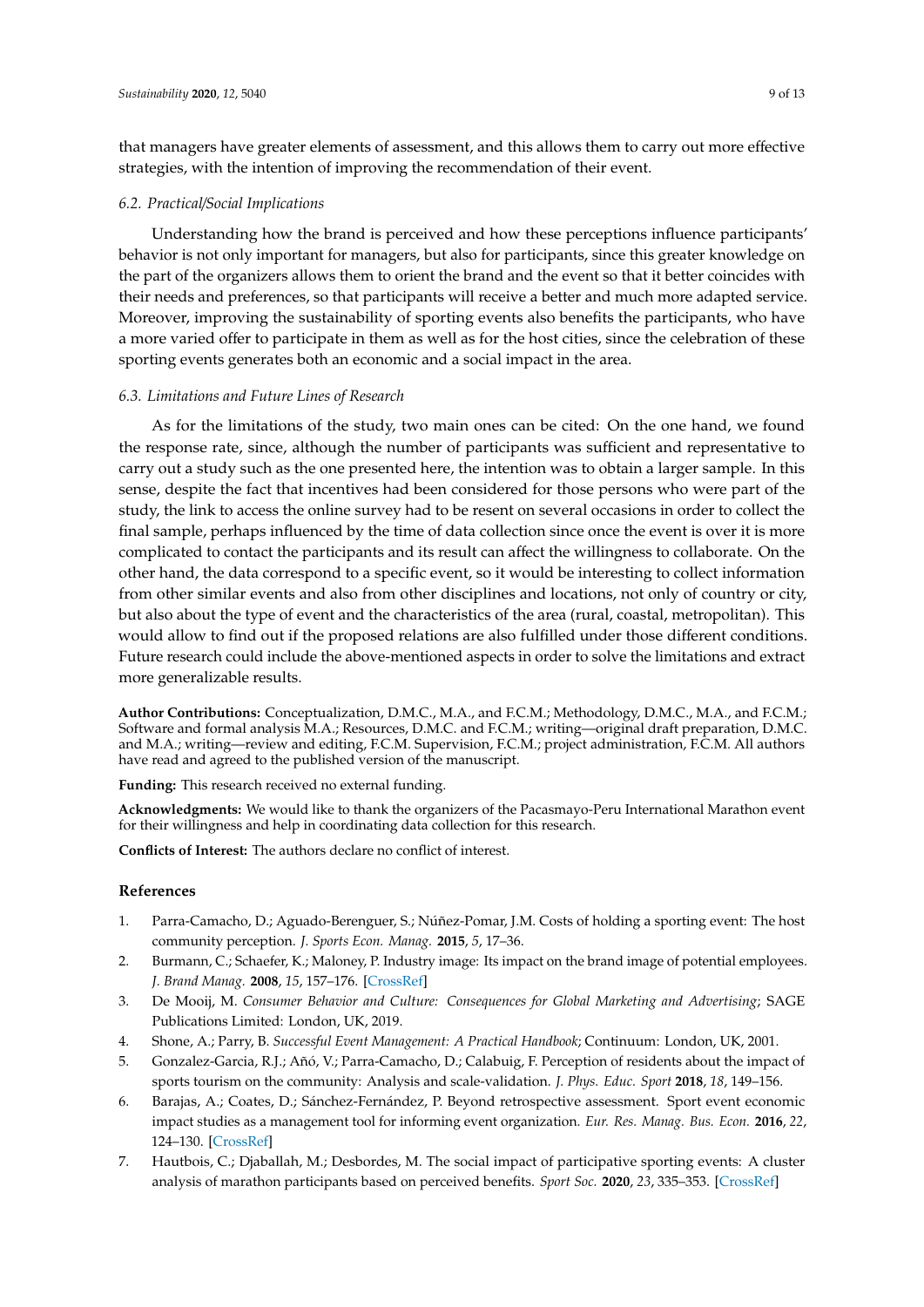- 8. Lamont, M.; Kennelly, M. Sporting hyperchallenges: Health, social, and fiscal implications. *Sport Manag. Rev.* **2019**, *22*, 68–79. [\[CrossRef\]](http://dx.doi.org/10.1016/j.smr.2018.02.003)
- 9. Scholtz, M. One ultramarathon, two cities: Differences in social impact perceptions. *J. Sport Tour.* **2019**, *23*, 181–202. [\[CrossRef\]](http://dx.doi.org/10.1080/14775085.2019.1654905)
- <span id="page-9-0"></span>10. Oshimi, D.; Harada, M. Host residents' role in sporting events: The city image perspective. *Sport Manag. Rev.* **2019**, *22*, 263–275. [\[CrossRef\]](http://dx.doi.org/10.1016/j.smr.2018.04.002)
- <span id="page-9-1"></span>11. Sánchez-Sáez, J.A.; Segado, F.S.; Vidal, A. Sports events socially responsible as the engine for local development. *J. Sports Econ. Manag.* **2018**, *8*, 172–178.
- <span id="page-9-2"></span>12. Godey, B.; Manthiou, A.; Pederzoli, D.; Rokka, J.; Aiello, G.; Donvito, R.; Singh, R. Social media marketing efforts of luxury brands: Influence on brand equity and consumer behavior. *J. Bus. Res.* **2016**, *69*, 5833–5841. [\[CrossRef\]](http://dx.doi.org/10.1016/j.jbusres.2016.04.181)
- 13. Ilo-Kunkel, T.; Biscaia, R. Sport brands: Brand relationships and consumer behavior. *Sport Mark. Q.* **2020**, *29*, 3–17. [\[CrossRef\]](http://dx.doi.org/10.32731/SMQ.291.032020.01)
- <span id="page-9-3"></span>14. Murphy, M.C.; Dweck, C.S. Mindsets shape consumer behavior. *J. Consum. Psychol.* **2016**, *26*, 127–136. [\[CrossRef\]](http://dx.doi.org/10.1016/j.jcps.2015.06.005)
- <span id="page-9-4"></span>15. Dowling, G.R. Managing your corporate images. *Ind. Mark. Manag.* **1986**, *15*, 109–115. [\[CrossRef\]](http://dx.doi.org/10.1016/0019-8501(86)90051-9)
- <span id="page-9-5"></span>16. Klein, K.; Völckner, F.; Bruno, H.A.; Sattler, H.; Bruno, P. Brand Positioning Based on Brand Image–Country Image Fit. *Mark. Sci.* **2019**, *38*, 516–538. [\[CrossRef\]](http://dx.doi.org/10.1287/mksc.2019.1151)
- <span id="page-9-6"></span>17. Roy, A. Studying positioning and repositioning of brands using multidimensional scaling. *J. Educ. Bus.* **2020**, *95*, 53–58. [\[CrossRef\]](http://dx.doi.org/10.1080/08832323.2019.1599795)
- <span id="page-9-7"></span>18. Brexendorf, T.O.; Keller, K.L. Leveraging the corporate brand: The importance of corporate brand innovativeness and brand architecture. *Eur. J. Mark.* **2017**, *51*, 1530–1551. [\[CrossRef\]](http://dx.doi.org/10.1108/EJM-07-2017-0445)
- <span id="page-9-8"></span>19. Christensen, L.T.; Askegaard, S. Corporate identity and corporate image revisited—A semiotic perspective. *Eur. J. Mark.* **2001**, *35*, 292–315. [\[CrossRef\]](http://dx.doi.org/10.1108/03090560110381814)
- <span id="page-9-9"></span>20. Ruzzier, M.K.; De Chernatony, L. Developing and applying a place brand identity model: The case of Slovenia. *J. Bus. Res.* **2013**, *66*, 45–52. [\[CrossRef\]](http://dx.doi.org/10.1016/j.jbusres.2012.05.023)
- <span id="page-9-10"></span>21. Barich, H.; Kotler, P. A framework for marketing image management. *MIT Sloan Manag. Rev.* **1991**, *32*, 94–104.
- <span id="page-9-11"></span>22. Capriotti, P. *Strategic Planning of Corporate Image*; IIRP: Málaga, Spain, 1999.
- <span id="page-9-12"></span>23. Chang, A.; Chiang, H.H.; Han, T.S. Investigating the dual-route effects of corporate branding on brand equity. *Asia Pac. Manag. Rev.* **2015**, *20*, 120–129. [\[CrossRef\]](http://dx.doi.org/10.1016/j.apmrv.2014.10.001)
- <span id="page-9-13"></span>24. Hatch, M.J.; Schultz, M. Bringing the corporation into corporate branding. *Eur. J. Mark.* **2003**, *37*, 1041–1064. [\[CrossRef\]](http://dx.doi.org/10.1108/03090560310477654)
- <span id="page-9-14"></span>25. Nguyen, N.; Leblanc, G. Corporate image and corporate reputation in customers' retention decisions in services. *J. Retail. Consum. Serv.* **2001**, *8*, 227–236. [\[CrossRef\]](http://dx.doi.org/10.1016/S0969-6989(00)00029-1)
- <span id="page-9-15"></span>26. Souiden, N.; Kassim, N.M.; Hong, H.J. The effect of corporate branding dimensions on consumers' product evaluation. *Eur. J. Mark.* **2006**, *40*, 825–845. [\[CrossRef\]](http://dx.doi.org/10.1108/03090560610670016)
- <span id="page-9-16"></span>27. Ali, H.Y.; Danish, R.Q.; Asrar-ul-Haq, M. How corporate social responsibility boosts firm financial performance: The mediating role of corporate image and customer satisfaction. *Corp. Soc. Responsib. Environ. Manag.* **2020**, *27*, 166–177. [\[CrossRef\]](http://dx.doi.org/10.1002/csr.1781)
- <span id="page-9-17"></span>28. Fleck, N.D.; Quester, P. Birds of a feather flock together... definition, role and measure of congruence: An application to sponsorship. *Psychol. Mark.* **2007**, *24*, 975–1000. [\[CrossRef\]](http://dx.doi.org/10.1002/mar.20192)
- <span id="page-9-18"></span>29. Malär, L.; Krohmer, H.; Hoyer, W.D.; Nyffenegger, B. Emotional brand attachment and brand personality: The relative importance of the actual and the ideal self. *J. Mark.* **2011**, *75*, 35–52. [\[CrossRef\]](http://dx.doi.org/10.1509/jmkg.75.4.35)
- <span id="page-9-19"></span>30. Japutra, A.; Ekinci, Y.; Simkin, L. Self-congruence, brand attachment and compulsive buying. *J. Bus. Res.* **2019**, *99*, 456–463. [\[CrossRef\]](http://dx.doi.org/10.1016/j.jbusres.2017.08.024)
- <span id="page-9-20"></span>31. Hamilton, M.; Sun, X.H. Actual self and ideal brand image: An application of self-congruity to brand image positioning. In Proceedings of the International Communication Association Annual Meeting, New York, NY, USA, 26–30 May 2005.
- <span id="page-9-21"></span>32. Ghantous, N. The Impact of Services Brand Personality on Consumer-Brand Relationship Quality. *Serv. Mark. Q.* **2016**, *37*, 185–199. [\[CrossRef\]](http://dx.doi.org/10.1080/15332969.2016.1184544)
- <span id="page-9-22"></span>33. Bajac, H.; Palacios, M.; Minton, E.A. Consumer-brand congruence and conspicuousness: An international comparison. *Int. Mark. Rev.* **2018**, *35*, 498–517. [\[CrossRef\]](http://dx.doi.org/10.1108/IMR-12-2016-0225)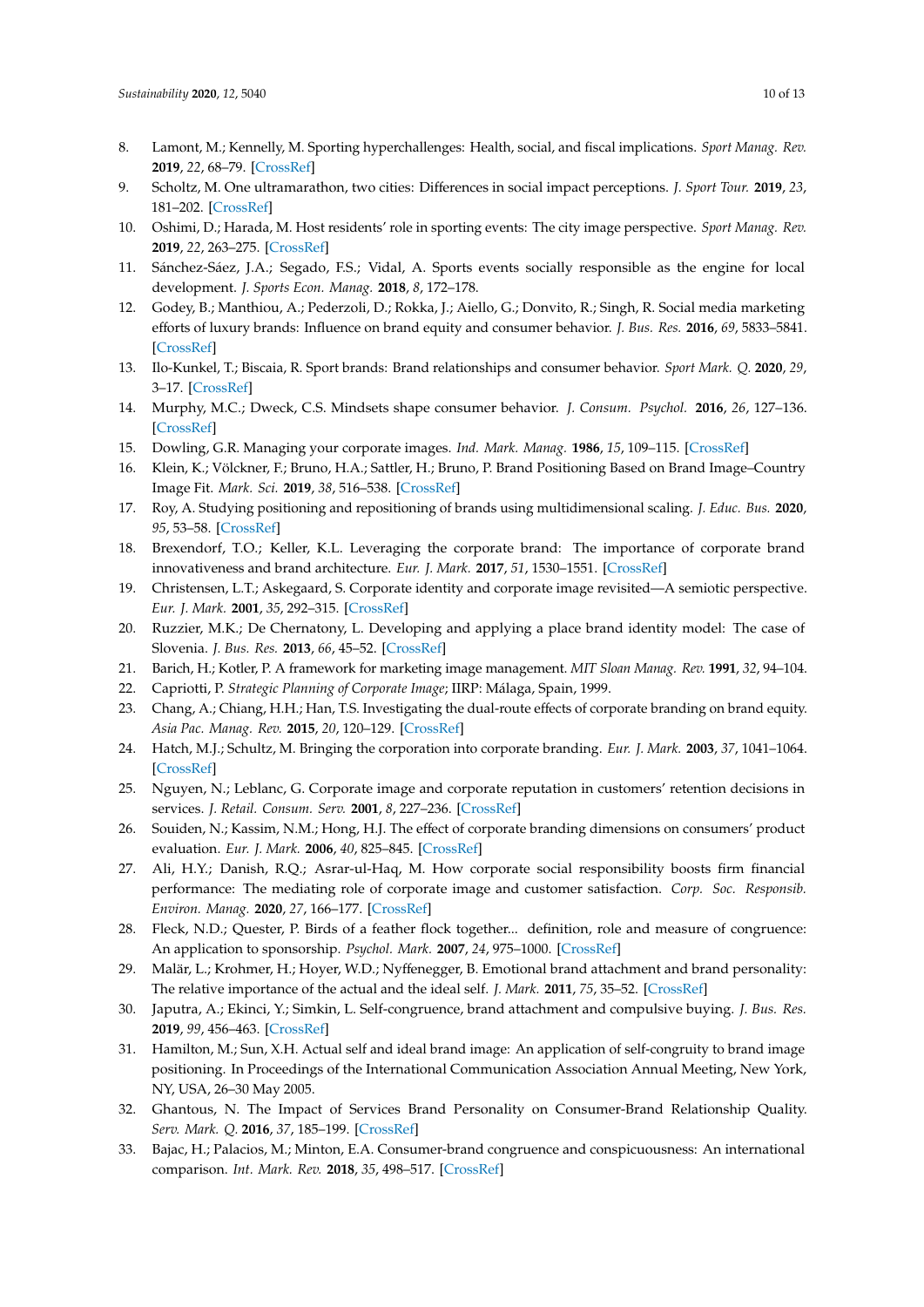- <span id="page-10-0"></span>34. He, H.; Li, Y. Key service drivers for high-tech service brand equity: The mediating role of overall service quality and perceived value. *J. Mark. Manag.* **2010**, *27*, 77–99. [\[CrossRef\]](http://dx.doi.org/10.1080/0267257X.2010.495276)
- <span id="page-10-1"></span>35. Su, N.; Reynolds, D. Effects of brand personality dimensions on consumers' perceived self-image congruity and functional congruity with hotel brands. *Int. J. Hosp. Manag.* **2017**, *66*, 1–12. [\[CrossRef\]](http://dx.doi.org/10.1016/j.ijhm.2017.06.006)
- <span id="page-10-2"></span>36. Keller, K. Conceptualizing, measuring, and managing customer-based brand equity. *J. Mark.* **1993**, *57*, 1–22. [\[CrossRef\]](http://dx.doi.org/10.1177/002224299305700101)
- <span id="page-10-3"></span>37. Chao, W.C. *Sports Sponsorship E*ff*ects: The Role of Logo Visual Fluency, Familiarity, and Sponsor-Event Congruence for Audience Recall of Team Sponsors*; Michigan State University: East Lansing, MI, USA, 2011.
- <span id="page-10-4"></span>38. Zhang, J.; Bloemer, J.M. The impact of value congruence on consumer-service brand relationships. *J. Serv. Res.* **2008**, *11*, 161–178. [\[CrossRef\]](http://dx.doi.org/10.1177/1094670508322561)
- <span id="page-10-5"></span>39. Chen-Yu, J.; Cho, S.; Kincade, D. Brand perception and brand repurchase intent in online apparel shopping: An examination of brand experience, image congruence, brand affect, and brand trust. *J. Glob. Fash. Mark.* **2016**, *7*, 30–44. [\[CrossRef\]](http://dx.doi.org/10.1080/20932685.2015.1110042)
- <span id="page-10-6"></span>40. Zhang, J.; Bloemer, J.M. Impact of value congruence on affective commitment: Examining the moderating effects. *J. Serv. Manag.* **2011**, *22*, 160–182. [\[CrossRef\]](http://dx.doi.org/10.1108/09564231111124208)
- <span id="page-10-7"></span>41. Storbacka, K.; Strandvik, T.; Grönroos, C. Managing Customer Relationship for Profit: The Dynamics of Relationship Quality. *Int. J. Serv. Ind. Manag.* **1994**, *5*, 21–38. [\[CrossRef\]](http://dx.doi.org/10.1108/09564239410074358)
- <span id="page-10-8"></span>42. Kim, M.S.; Shin, D.J.; Koo, D.W. The influence of perceived service fairness on brand trust, brand experience and brand citizenship behaviour. *Int. J. Contemp. Hosp. Manag.* **2018**, *30*, 2603–2621. [\[CrossRef\]](http://dx.doi.org/10.1108/IJCHM-06-2017-0355)
- <span id="page-10-9"></span>43. Delgado-Ballester, E.; Munuera-Alemán, J.L.; Yague-Guillén, M.J. Development and validation of a brand trust scale. *Int. J. Mark. Res.* **2003**, *45*, 35–54.
- <span id="page-10-10"></span>44. Song, H.; Wang, J.; Han, H. Effect of image, satisfaction, trust, love, and respect on loyalty formation for name-brand coffee shops. *Int. J. Hosp. Manag.* **2019**, *79*, 50–59. [\[CrossRef\]](http://dx.doi.org/10.1016/j.ijhm.2018.12.011)
- <span id="page-10-11"></span>45. Hur, W.; Kim, M.; Kim, H. The role of brand trust in male customers' relationship to luxury brands. *Psychol. Rep. Employ. Psychol. Mark.* **2014**, *114*, 609–624. [\[CrossRef\]](http://dx.doi.org/10.2466/01.07.PR0.114k15w8)
- <span id="page-10-12"></span>46. Filo, K.; Funk, D.C.; Alexandris, K. Exploring the role of brand trust in the relationship between brand associations and brand loyalty in sport and fitness. *Int. J. Sport Manag. Mark.* **2008**, *3*, 39–57. [\[CrossRef\]](http://dx.doi.org/10.1504/IJSMM.2008.015960)
- <span id="page-10-13"></span>47. Portal, S.; Abratt, R.; Bendixen, M. The role of brand authenticity in developing brand trust. *J. Strateg. Mark.* **2019**, *27*, 714–729. [\[CrossRef\]](http://dx.doi.org/10.1080/0965254X.2018.1466828)
- <span id="page-10-14"></span>48. Azkariazad, M.H.; Babakhani, N. An application of European Customer Satisfaction Index (ECSI) in business to business (B2B) context. *J. Bus. Ind. Mark.* **2015**, *30*, 17–31. [\[CrossRef\]](http://dx.doi.org/10.1108/JBIM-07-2011-0093)
- <span id="page-10-15"></span>49. Alguacil, M.; Sánchez-García, J.; Valantine, I. Be congruent and I will be loyal: The case of sport services. *Sport Soc.* **2020**, *23*, 234–248. [\[CrossRef\]](http://dx.doi.org/10.1080/17430437.2019.1607305)
- <span id="page-10-16"></span>50. Lude, M.; Prügl, R. Why the family business brand matters: Brand authenticity and the family firm trust inference. *J. Bus. Res.* **2018**, *89*, 121–134. [\[CrossRef\]](http://dx.doi.org/10.1016/j.jbusres.2018.03.040)
- <span id="page-10-17"></span>51. Abid, T.; Abid-Dupont, M.; Moulins, J.L. What corporate social responsibility brings to brand management? The two pathways from social responsibility to brand commitment. *Corp. Soc. Responsib. Environ. Manag.* **2020**, *27*, 925–936. [\[CrossRef\]](http://dx.doi.org/10.1002/csr.1856)
- <span id="page-10-18"></span>52. Chaudhuri, A.; Holbrook, M.B. The chain of effects from brand trust and brand affect to brand performance: The role of brand loyalty. *J. Mark.* **2001**, *65*, 81–93. [\[CrossRef\]](http://dx.doi.org/10.1509/jmkg.65.2.81.18255)
- <span id="page-10-19"></span>53. Huang, C.C. The impacts of brand experiences on brand loyalty: Mediators of brand love and trust. *Manag. Decis.* **2017**, *55*, 915–934. [\[CrossRef\]](http://dx.doi.org/10.1108/MD-10-2015-0465)
- <span id="page-10-20"></span>54. Kassim, N.; Abdullah, N.A. The effect of perceived service quality dimensions on customer satisfaction, trust, and loyalty in e-commerce settings. *Asia Pac. J. Mark. Logist.* **2010**, *22*, 351–371. [\[CrossRef\]](http://dx.doi.org/10.1108/13555851011062269)
- <span id="page-10-21"></span>55. Morgan, R.M.; Hunt, S.D. The commitment-trust theory of relationship marketing. *J. Mark.* **1994**, *58*, 20–38. [\[CrossRef\]](http://dx.doi.org/10.1177/002224299405800302)
- <span id="page-10-22"></span>56. Geyskens, I.; Steenkamp, J.B.; Scheer, L.K.; Kumar, N. The Effects of Trust and Interdependence on Relationship Commitment: A Transatlantic Study. *Int. J. Res. Mark.* **1996**, *13*, 303–317. [\[CrossRef\]](http://dx.doi.org/10.1016/S0167-8116(96)00006-7)
- <span id="page-10-23"></span>57. Anderson, E.; Weitz, B. The use of pledges to build and sustain commitment in distribution channels. *J. Mark. Res.* **1992**, *29*, 18–34. [\[CrossRef\]](http://dx.doi.org/10.1177/002224379202900103)
- <span id="page-10-24"></span>58. Gullupunar, H.; Gulluoglu, O. Voters loyalty to a political party in terms of organizational commitment factor: A research on voters living in big cities in Turkey. *Humanit. Sci.* **2013**, *8*, 82–99.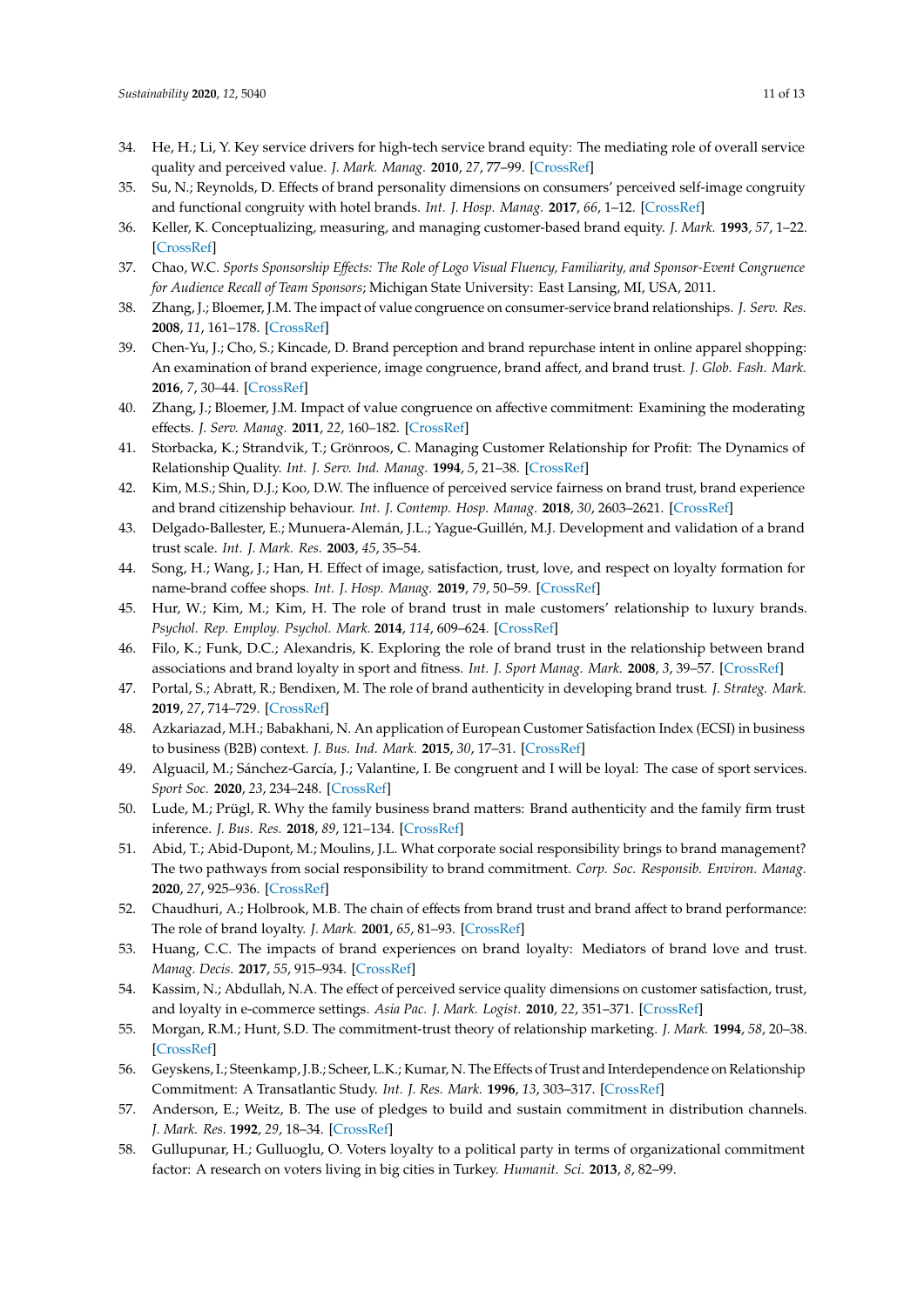- <span id="page-11-0"></span>59. Chatzopoulou, E.; Tsogas, M. The Role of Emotions to Brand Attachment and Brand Attitude in a Retail Environment: An Extended Abstract. In *Creating Marketing Magic and Innovative Future Marketing Trends. Developments in Marketing Science: Proceedings of the Academy of Marketing Science*; Stieler, M., Ed.; Springer: Pireo, Greece, 2017; pp. 43–47.
- <span id="page-11-1"></span>60. Albert, N.; Merunka, D. The role of brand love in consumer-brand relationships. *J. Consum. Mark.* **2013**, *30*, 258–266. [\[CrossRef\]](http://dx.doi.org/10.1108/07363761311328928)
- <span id="page-11-2"></span>61. Sweeney, J.C.; Soutar, G.N.; Mazzarol, T. Word of mouth: Measuring the power of individual messages. *Eur. J. Mark.* **2012**, *46*, 237–257. [\[CrossRef\]](http://dx.doi.org/10.1108/03090561211189310)
- <span id="page-11-3"></span>62. Westbrook, R.A. Product/consumption-based affective responses and post purchase processes. *J. Mark. Res.* **1987**, *24*, 258–270. [\[CrossRef\]](http://dx.doi.org/10.1177/002224378702400302)
- <span id="page-11-4"></span>63. Bitner, M.J. Evaluating service encounters: The effects of physical surroundings and employee responses. *J. Mark.* **1990**, *54*, 69–82. [\[CrossRef\]](http://dx.doi.org/10.1177/002224299005400206)
- <span id="page-11-5"></span>64. Jamali, M.; Khan, R. The impact of consumer interaction on social media on brand awareness and purchase intention! Case study of Samsung. *J. Mark. Logist.* **2018**, *1*, 114–129.
- <span id="page-11-6"></span>65. See-To, E.W.; Ho, K.K. Value co-creation and purchase intention in social network sites: The role of electronic word of mouth and trust a theoretical analysis. *Comput. Hum. Behav.* **2014**, *31*, 182–189. [\[CrossRef\]](http://dx.doi.org/10.1016/j.chb.2013.10.013)
- <span id="page-11-7"></span>66. Sweeney, J.C.; Swait, S. The effects of brand credibility on customer loyalty. *J. Retail. Consum. Serv.* **2008**, *15*, 179–193. [\[CrossRef\]](http://dx.doi.org/10.1016/j.jretconser.2007.04.001)
- <span id="page-11-8"></span>67. Baek, T.H.; Kim, J.; Yu, J.H. The differential roles of brand credibility and brand prestige in consumer brand choice. *Psychol. Mark.* **2010**, *27*, 662–678. [\[CrossRef\]](http://dx.doi.org/10.1002/mar.20350)
- <span id="page-11-9"></span>68. De Matos, C.A.; Rossi, C.A. Word-of-mouth communications in marketing: A meta-analytic review of the antecedents and moderators. *J. Acad. Mark. Sci.* **2008**, *36*, 578–596. [\[CrossRef\]](http://dx.doi.org/10.1007/s11747-008-0121-1)
- <span id="page-11-10"></span>69. Kaplanidou, K.; Gibson, H.J. Predicting behavioral intentions of active event sport tourists: The case of a small-scale recurring sports event. *J. Sport Tour.* **2010**, *15*, 163–179. [\[CrossRef\]](http://dx.doi.org/10.1080/14775085.2010.498261)
- 70. Hightower, R.; Brady, M.K.; Baker, T.L. Investigating the role of the physical environment in hedonic service consumption: An exploratory study of sporting events. *J. Bus. Res.* **2002**, *55*, 697–707. [\[CrossRef\]](http://dx.doi.org/10.1016/S0148-2963(00)00211-3)
- <span id="page-11-11"></span>71. Jeong, Y.; Yu, A.; Kim, S.K. The Antecedents of Tourists' Behavioral Intentions at Sporting Events: The Case of South Korea. *Sustainability* **2020**, *12*, 333. [\[CrossRef\]](http://dx.doi.org/10.3390/su12010333)
- <span id="page-11-12"></span>72. Alguacil, M.; Núñez-Pomar, J.M.; Valantine, I.; Crespo-Hervás, J.; Pérez-Campos, C.; Staskeviciute-Butiene, I. The importance of the services brand in predicting loyalty and word of mouth. *Eng. Econ.* **2018**, *29*, 446–454. [\[CrossRef\]](http://dx.doi.org/10.5755/j01.ee.29.4.17694)
- <span id="page-11-13"></span>73. Zeithaml, V.; Berry, L.L.; Parasuraman, A. The behavioral consequences of service quality. *J. Mark.* **1996**, *60*, 31–46. [\[CrossRef\]](http://dx.doi.org/10.2307/1251929)
- <span id="page-11-14"></span>74. Grace, D.; O'Cass, A. Service branding: Consumer verdicts on service brands. *J. Retail. Consum. Serv.* **2005**, *12*, 125–139. [\[CrossRef\]](http://dx.doi.org/10.1016/j.jretconser.2004.05.002)
- <span id="page-11-15"></span>75. Fullerton, G. How commitment both enables and undermines marketing relationships. *Eur. J. Mark.* **2005**, *39*, 1372–1388. [\[CrossRef\]](http://dx.doi.org/10.1108/03090560510623307)
- <span id="page-11-16"></span>76. Hennig-Thurau, T. Customer orientation of service employees: Its impact on customer satisfaction, commitment and retention. *Int. J. Serv. Ind. Manag.* **2004**, *15*, 460–478. [\[CrossRef\]](http://dx.doi.org/10.1108/09564230410564939)
- <span id="page-11-17"></span>77. Cáceres, R.C.; Paparoidamis, N.G. Service quality, relationship satisfaction, trust, commitment and business-to-business loyalty. *Eur. J. Mark.* **2007**, *41*, 836–867. [\[CrossRef\]](http://dx.doi.org/10.1108/03090560710752429)
- <span id="page-11-18"></span>78. Donio, J. Customer satisfaction and loyalty in a digital environment: An empirical test. *J. Consum. Mark.* **2006**, *23*, 445–457. [\[CrossRef\]](http://dx.doi.org/10.1108/07363760610712993)
- <span id="page-11-19"></span>79. Hu, L.T.; Bentler, P.M. Cutoff criteria for fit indexes in covariance structure analysis: Conventional criteria versus new alternatives. *Struct. Equ. Model. Multidiscip. J.* **1999**, *6*, 1–55. [\[CrossRef\]](http://dx.doi.org/10.1080/10705519909540118)
- <span id="page-11-20"></span>80. Browne, M.W.; Cudeck, R. Alternative ways of assessing model fit. In *Testing Structural Equation Models*; Bollen, K.A., Long, J.S., Eds.; Sage: Beverly Hills, CA, USA, 1993; pp. 111–135.
- <span id="page-11-21"></span>81. Hair, J.F.; Black, W.C.; Babin, B.J.; Anderson, R.E.; Tatham, R.L. *Multivariate Data Analysi*; Pearson Prentice Hall: Upper Saddle River, NJ, USA, 2006; Volume 6.
- <span id="page-11-22"></span>82. Fornell, C.; Larcker, D.F. *Structural Equation Models with Unobservable Variables and Measurement Error: Algebra and Statistics*; SAGE Publications Sage CA: Los Angeles, CA, USA, 1981.